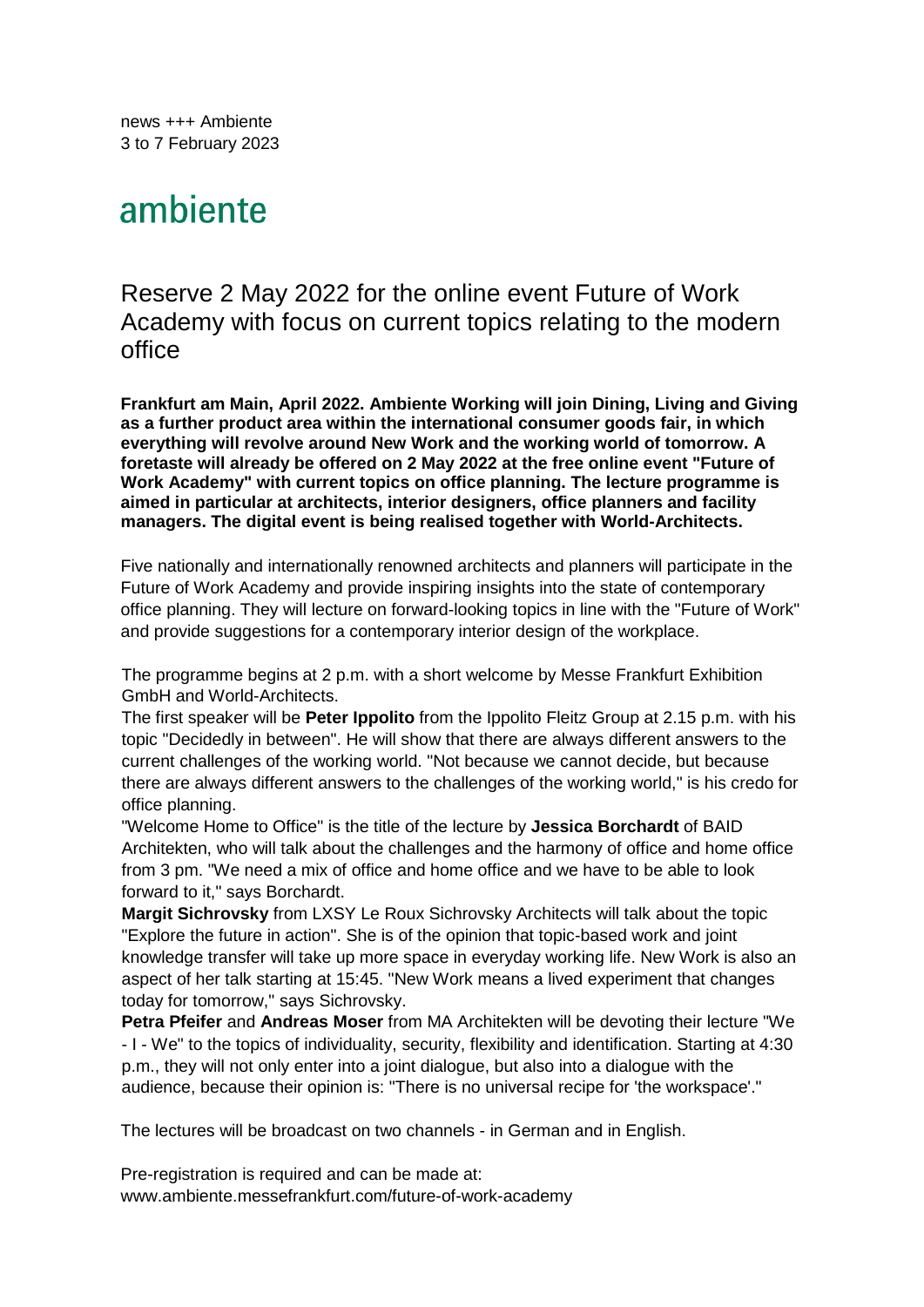Once registered, you will automatically receive the dial-in link before the free event and can then attend all or individual lectures.

The next Ambiente will take place from 3 to 7 February 2023.

**Press information and photographic material:**  www.ambiente.messefrankfurt.com/press

**On social media:**  www.facebook.com/ambientefair I www.twitter.com/ambiente www.instagram.com/ambientefair I www.ambiente-blog.com

**Hashtag:** #ambiente23



**Your contact:**  Ina Gerbig Tel.: +49 69 75 75-6082 ina.gerbig@messefrankfurt.com

Messe Frankfurt Exhibition GmbH Ludwig-Erhard-Anlage 1 60327 Frankfurt am Main

www.messefrankfurt.com

### **Leading international trade fair Ambiente**

New perspectives open up undiscovered opportunities: As the leading international consumer goods trade fair, Ambiente maps the changes in the market with an eye to the future. For five days, it presents a unique mix of ideas and products - and is the platform for global trends. For Table, Kitchen and Housewares, the fair is the unrivalled No. 1 in the Dining segment. In Living, all styles and market segments can be experienced around the home, furnishing and decorating. Giving presents gifts and personal accessories in all facets and will in future offer high-quality stationery as well as articles relating to school supplies. The new Working section fleshes out the working worlds of tomorrow. With its future-oriented HoReCa and Contract Business segments, Ambiente also has a strong focus on the international contract business. The major themes of sustainability, new work, design, lifestyle, digital expansion of trade, and future retail accompany the event, as do a large number of industry events, young talent programs, trend presentations and awards ceremonies. Due to its unrivaled product range in terms of breadth and depth, it is unique worldwide and offers the best connections for making contacts and finding new business partners.

**Home of Consumer Goods - the new one-stop store for the global order season**